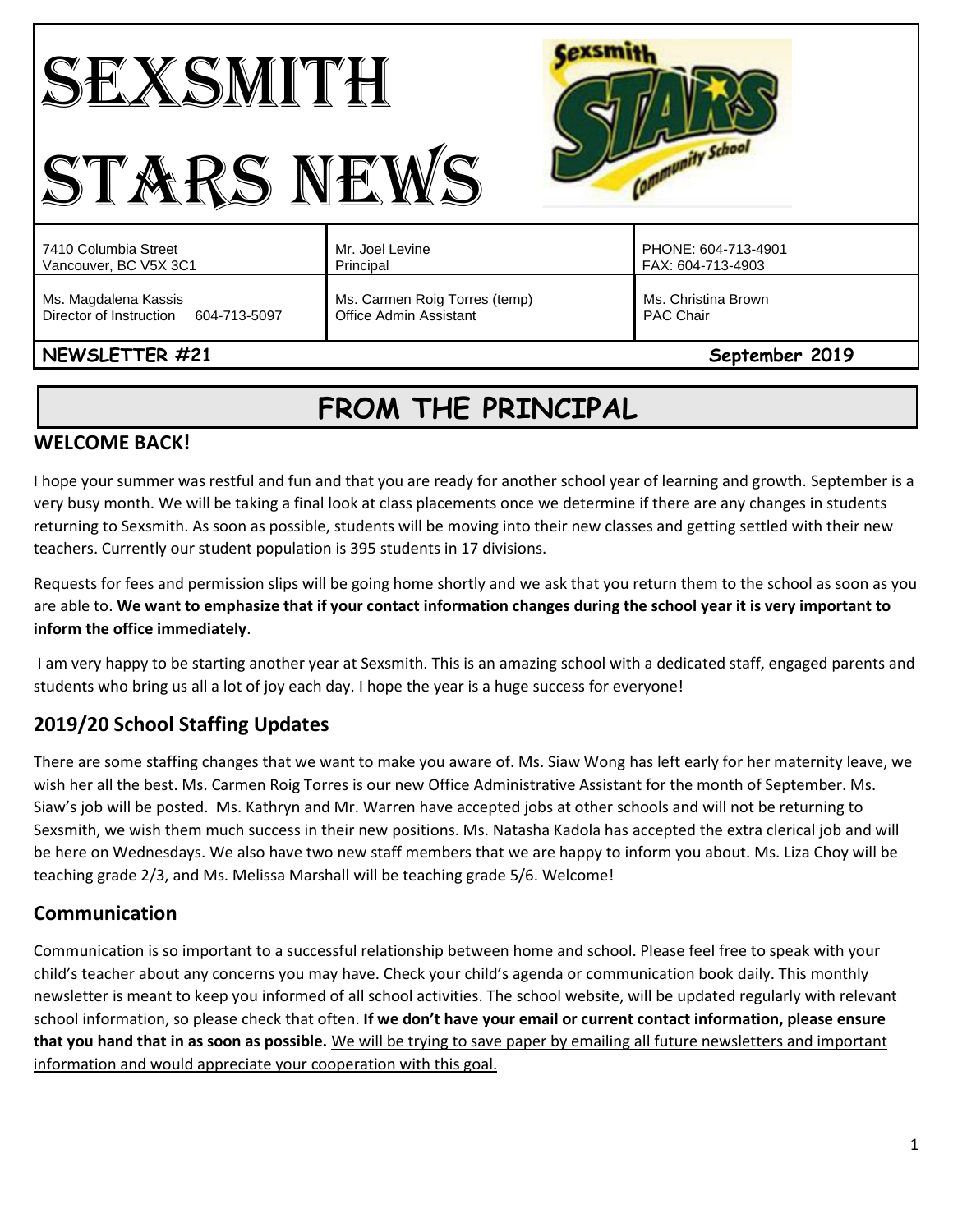## **Multi-Age/Combined Classes**

We will have several combined classes this year. Many parents unnecessarily worry about the impact that combined classes will have on their child's ability to have a successful year. The most important point to remember is that every child learns at their own pace. Even in a class where everyone is the same age and grade, the range of abilities can vary considerably. The teachers work with all the students in the class to meet their specific needs. The same is true in a combined class. One of the benefits of putting different ages together is that they learn from each other. The student in the lower grade has a role model who has mastered some of the material and the student in the upper grade has an opportunity to correct mistakes made in the previous year, be a leader in the class, and gain confidence in their abilities. The development of skills (reading, writing, numeracy, etc.) happens throughout the elementary years and are not hindered by being in a class with younger or older students. The specific contents taught at each grade (Social Studies, Science, etc.) can be presented in many formats and students will not be required to redo subjects from the previous year. Similarly, students in the younger grade would never be expected to learn material that is not at their educational level. For more information about combined classes please see this [information sheet.](http://go.vsb.bc.ca/schools/sxs/Publications/Multi-Age%20Classes.pdf) **Please note: Parental requests to move children out of combined classes cannot be accommodated.** 

### **Safe Arrival Procedures Reminder**

#### **Reporting Student Absences:**

Student safety is of paramount importance at the Vancouver School District. Ensuring student safety is a shared responsibility. In order to assist schools, we ask parents to notify schools of student absences. **If your child will be absent from school, please phone the school to report this absence as early as possible. Parents should leave a message on the answering service by calling 604-713-4901 choose option #1.** Messages can be received before the office is open. School offices are busy places: consistently notifying the school in advance of your child's absence will significantly improve the efficiency and effectiveness of the Safe Arrival Morning Routine.

#### To Report Your Childs Absence – Please call **604-713-4901 choose option #1** prior to 9 am on the first day of the absence

#### **Student Sign out Procedure:**

**When you pick up your child during the school day, please ensure that you sign them out at the school office.** If you do not sign out your child, they will be unaccounted for, and the school will identify your child as a 'missing' student and will commence a search of school grounds. **If the school staff do not locate the child, and are unable to reach a parent promptly, the school will call the Vancouver Police Department**. Therefore, clear communication is essential for ensuring the safety of your child and to prevent unnecessary searches.

Thank you for helping us keep your children safe!

## **New Online School Fee Payment System (including school fees)**

A reminder that you are now able to register – a simple process that takes only a few minutes – by visiting **[https://vsb.schoolcashonline.com](https://vsb.schoolcashonline.com/)** or visiting our website at **<http://www.vsb.bc.ca/online-payment>** and following directions to the School Cash Online page. You will need your child's usual first name, last name, and birth date to register. A "**Pay Fees**" button is now installed on our school website for easy access to the system. Cash and cheques will continue to be accepted for school fees, but we encourage everyone to use the new system as it is more secure and efficient. Please note that field trip permission notices will continue to be sent home for a signature and to indicate that you have paid online.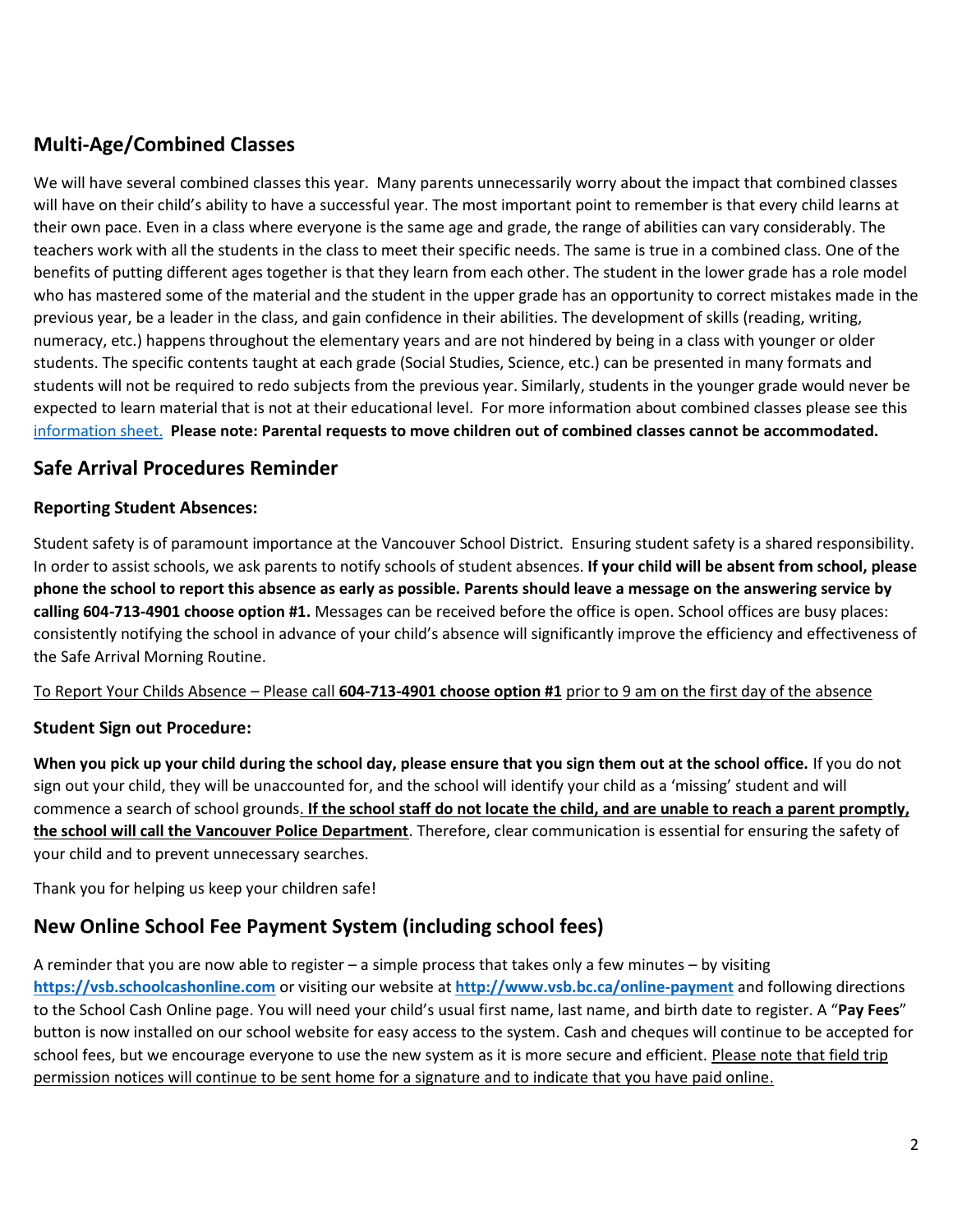## **PAC Gift Card Fundraiser**

A reminder that gift cards can be purchased all year long and a percentage will be given to Sexsmith for future school projects. There is no additional cost to the purchaser. Please use this link:<https://www.fundscrip.com/Sign-Up.aspx?IID=2CBHHR>

## **PAC News**

On behalf of the Parent Advisory Committee, we want to welcome all the returning and new students and parents. The first PAC meeting will be on Thursday September 19 at 6:30pm in the library. All parents are welcome to attend. The new PAC executive is:

Christina Brown – Chair, Angela Wong – Treasurer, Deljit Beesla - Vice Chair, Jacqui Crawford - Secretary

If you would like to contact PAC or volunteer to help out with a program please email [sexsmithvolunteers@gmail.com](mailto:sexsmithvolunteers@gmail.com).

## **Code of Conduct**

The school code of conduct is an essential component in having students develop and maintain positive relationships. It guides everyone in our positive interactions and helps students deal with conflicts and difficult situations. The beginning of the school year is a great opportunity to take a moment to review the Sexsmith Code of Conduct with your child and ensure they understand the different aspects of the document. A link to the Sexsmith Code of Conduct is [here](http://go.vsb.bc.ca/schools/sxs/About/Documents/Code%20of%20Conduct.pdf) or a paper version is available in the office.

## **Pick Up and Drop Off Concerns**



- **1. There is NO parking on 59th avenue in front of the school between 8:00am – 5:00pm on school days. Parents who violate this rule are forcing other parents to stop in the middle of 59th avenue to pick up or drop off students creating a dangerous situation where children need to exit vehicles into oncoming traffic and run between cars. Please respect the parking rules.**
- **2. Please do not go past the roundabout adjacent to our parking lot when dropping off or picking up students and do not park in the limited spots we have available for school staff.**
- **3.** Go slow anywhere near the school and respect all parking and traffic rules.

## **Family Accident Reimbursement Plan (FARP)**

The kids plus student accident insurance program has changed and is now called **The Family Accident Reimbursement Plan** (FARP). This coverage is still provided by Industrial Alliance and is a voluntary plan which offers coverage for students and their families against accidental injury, unexpected medical expenses and critical illness. The Family Accident Reimbursement Plan is ideal for supplementing costs not covered by provincial health insurance or existing employer extended health and dental plans